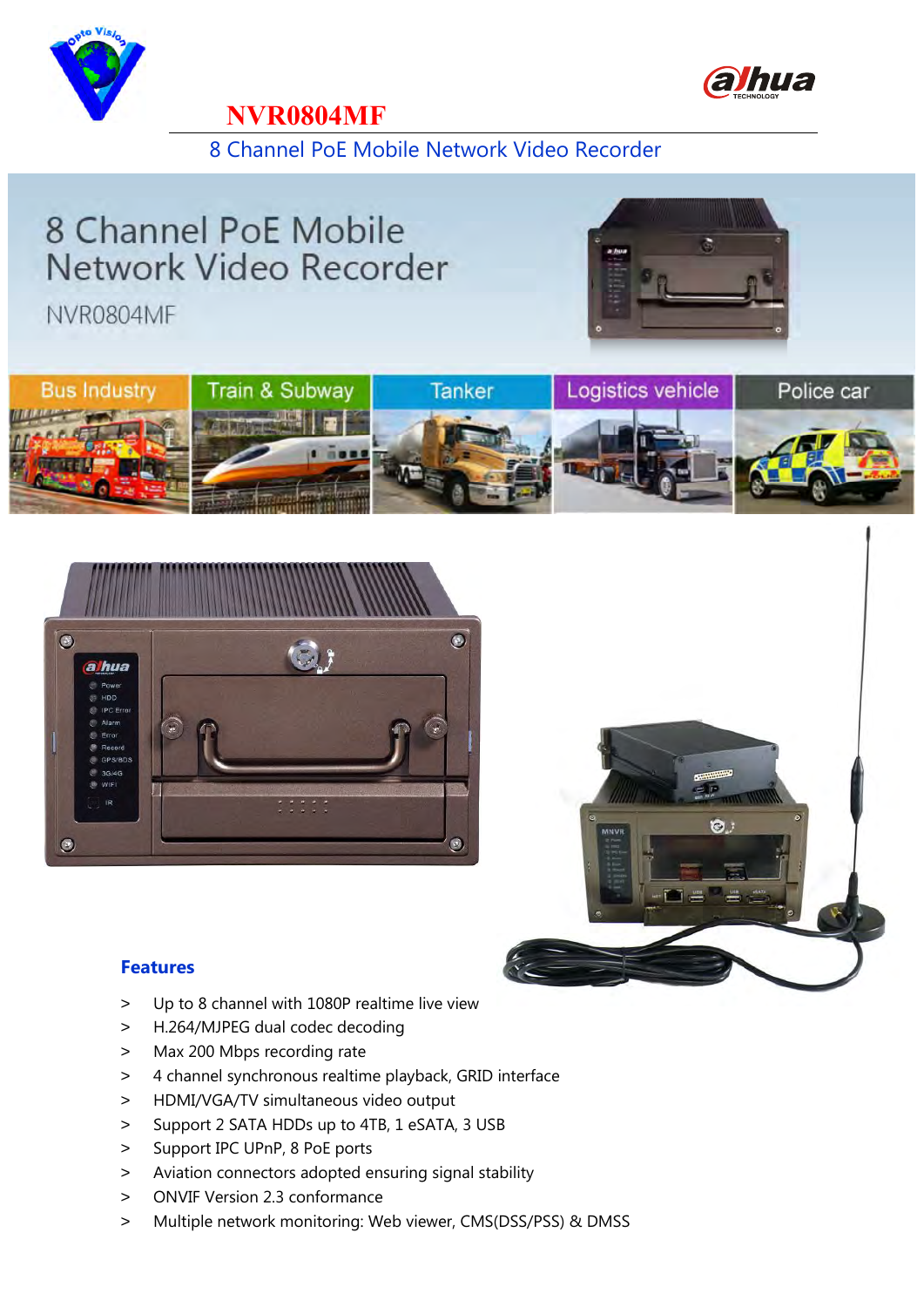

# **NVR0804MF**

### **Technical Specifications**

| <b>Model</b>                       | NVR0804MF                                                                       |  |
|------------------------------------|---------------------------------------------------------------------------------|--|
| <b>System</b>                      |                                                                                 |  |
| Main Processor                     | Dual-core embedded processor                                                    |  |
| Operating System                   | <b>Embedded LINUX</b>                                                           |  |
| <b>Video</b>                       |                                                                                 |  |
| IP Camera Input                    | 8 channel                                                                       |  |
| <b>Audio</b>                       |                                                                                 |  |
| Input                              | 8 channel                                                                       |  |
| Output                             | 1 channel                                                                       |  |
| Two-way Talk                       | 1ch Mic in, 1ch Mic out                                                         |  |
| <b>Display</b>                     |                                                                                 |  |
| Interface                          | 1 HDMI, 1VGA, 2TV                                                               |  |
| Resolution                         | 1920×1080, 1280×1024, 1280×720, 1024×768                                        |  |
| Display Split                      | 1/4/8/9                                                                         |  |
| Privacy Masking                    | 4 rectangular zones (each camera)                                               |  |
| <b>OSD</b>                         | Camera title, Time, Video loss, Camera lock, Motion detection, Recording        |  |
| <b>Recording</b>                   |                                                                                 |  |
| Video/Audio                        | H.264/G.711/PCM                                                                 |  |
| Compression                        |                                                                                 |  |
| Resolution                         | 1080P(1920×1080)/720P(1280×720)/D1(704×576/704×480)/HD1(352×576/                |  |
|                                    | 352×480)/2CIF(704×288/704×240)CIF(352×288/352×240)/QCIF(176×144/1               |  |
|                                    | 76×120)                                                                         |  |
| Record Rate                        | Max 200 Mbps                                                                    |  |
| <b>Bit Rate</b>                    | 48~8192Kb/s                                                                     |  |
| Record Mode                        | Manual, Schedule(Regular(Continuous), MD, Alarm), Stop                          |  |
| Record Interval                    | 1~120 min (default: 60 min), Pre-record: 1~30 sec, Post-record: 10~300 sec      |  |
| <b>Video Detection &amp; Alarm</b> |                                                                                 |  |
| Trigger Events                     | Recording, PTZ, Tour, Alarm out, Email, FTP, Snapshot, Buzzer & Screen tips     |  |
| Video Detection                    | Motion Detection, MD Zones: 396(22×18), Video Loss & Camera Blank               |  |
| Alarm Input                        | 8 channel                                                                       |  |
| Relay Output                       | 2 channel                                                                       |  |
| <b>Playback &amp; Backup</b>       |                                                                                 |  |
| Sync Playback                      | 1/4                                                                             |  |
| Search Mode                        | Time/Date, Alarm, MD & Exact search (accurate to second), Smart search          |  |
| Playback Functions                 | Play, Pause, Stop, Rewind, Fast play, Slow play, Next file, Previous file, Next |  |
|                                    | camera, Previous camera, Full screen, Repeat, Shuffle, Backup selection,        |  |
|                                    | Digital zoom                                                                    |  |
| Backup Mode                        | USB Device/eSATA Device/Network/Internal HDD                                    |  |
| <b>Network</b>                     |                                                                                 |  |
| Ethernet                           | 1RJ-45 port (10/100M)                                                           |  |
| PoE                                | 8 ports(IEEE802.3af/at)                                                         |  |